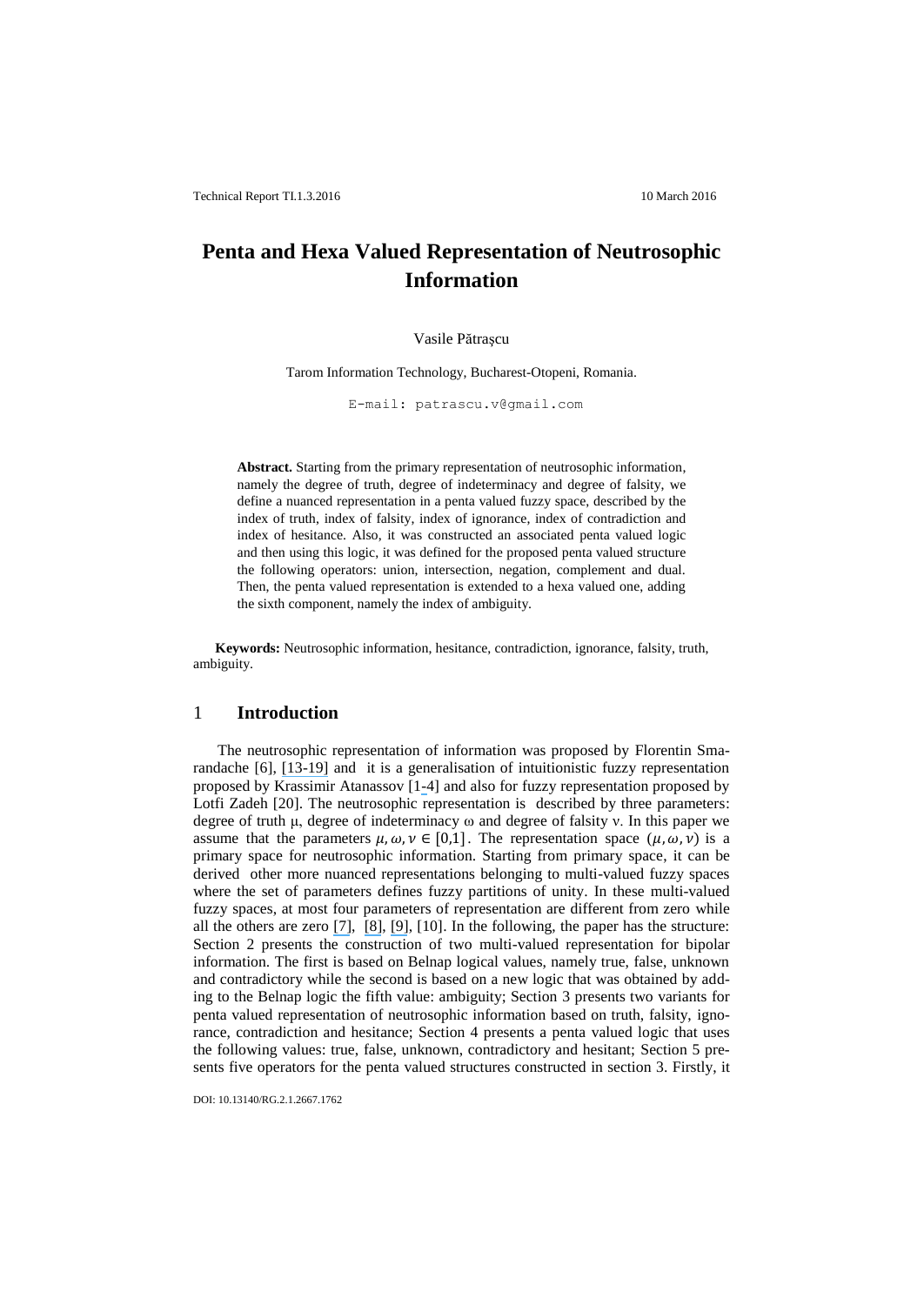was defined two binary operators namely union and intersection, and secondly, three unary operators, namely complement, negation and dual. All these five operators where defined in concordance with the logic presented in the section 4; Section 6 extend the penta valued structures presented in section 3 by filtering from truth and falsity the sixth feature, namely the ambiguity; The last section outlines some conclusions.

# **2 Tetra and Penta Valued Representation of Bipolar Information**

The bipolar information is defined by the degree of truth  $\mu$  and the degree of falsity  $\nu$ . Also, it is associated with a degree of certainty and a degree of uncertainty. The bipolar uncertainty can have three features well outlined: ambiguity, ignorance and contradiction. All these three features have implicit values that can be calculated using the bipolar pair  $(\mu, \nu)$ . In the same time, ambiguity, ignorance and contradiction can be considered features belonging to indeterminacy but to an implicit indeterminacy. We can compute the values of these implicit features of indeterminacy. First we calculate the index of ignorance  $\pi$  and index of contradiction  $\kappa$ :

$$
\pi = 1 - \min(1, \mu + \nu) \tag{2.1}
$$

$$
\kappa = ma\,x(1,\mu+\nu) - 1\tag{2.2}
$$

There is the following equality:

$$
\mu + \nu + \pi - \kappa = 1 \tag{2.3}
$$

which turns into the next tetra valued partition of unity:

$$
(\mu - \kappa) + (\nu - \kappa) + \pi + \kappa = 1 \tag{2.4}
$$

The four terms form (2.4) are related to the four logical values of Belnap logic: true, false, unknown and contradictory [5]. Further, we extract from the first two terms the bipolar ambiguity  $\alpha$ :

$$
\alpha = 2 \cdot \min(\mu - \kappa, \nu - \kappa) \tag{2.5}
$$

Moreover, on this way, we get the two components of bipolar certainty: index of truth  $\tau^+$  and index of falsity  $\tau^-$ :

$$
\tau^+ = \mu - \kappa - \frac{\alpha}{2} \tag{2.6}
$$
\n
$$
\tau^- = \nu \quad \nu \quad \alpha \tag{2.7}
$$

$$
\tau = \nu - \kappa - \frac{a}{2}
$$
 (2.7)  
So, we obtained a penta valued representation of bipolar information by

 $(\tau^+, \tau^-, \alpha, \pi, \kappa)$ . The vector components verify the partition of unity condition, namely: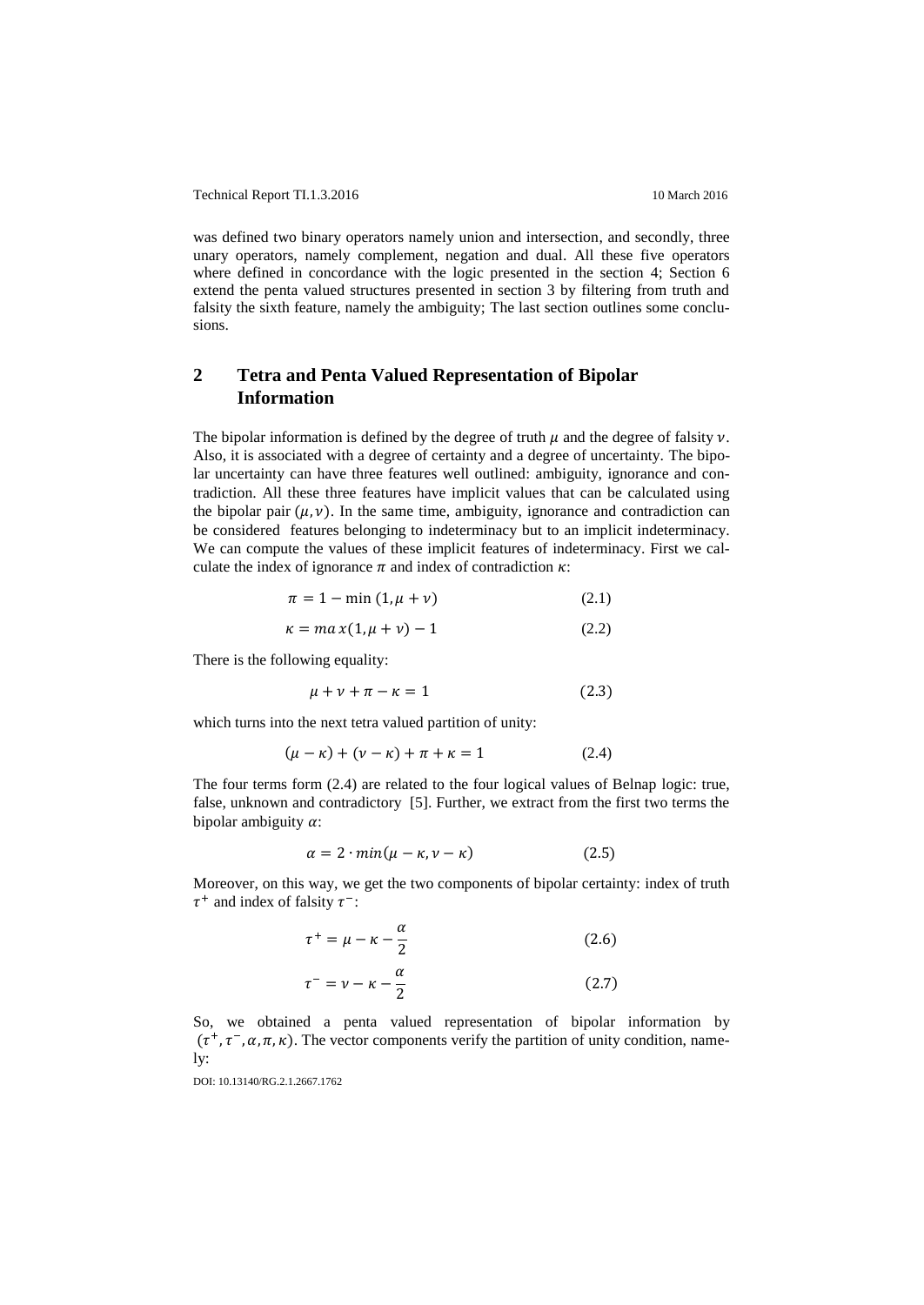$$
\tau^+ + \tau^- + \alpha + \pi + \kappa = 1 \tag{2.8}
$$

Formula (2.8) suggests the bipolar information structure shown in figure 1.



**Fig. 1.** The bipolar information structure.

In the following sections, the two representations defined by  $(2.4)$  and  $(2.8)$  will be used to represent the neutrosophic information in two penta valued structures.

# **3 Penta Valued Representation of Neutrosophic Information Based on Truth, Falsity, Ignorance, Contradiction and Hesitance**

In this section we present two variants for this type of penta valued representation of neutrosophic information.

#### **3.1 Variant (I)**

Using the penta valued partition (2.8), described in Section 2, first, we construct a partition with ten terms for neutrosophic information and then a penta valued one, thus:

$$
(\tau^{+} + \tau^{-} + \alpha + \pi + \kappa)(\omega + 1 - \omega) = 1
$$
 (3.1.1)

By multiplying we obtain ten terms that describe the following ten logical values: weak true, weak false, neutral, saturated, hesitant, true, false, unknown, contradictory and ambiguous:  $t_w = \omega \tau^+$ ,  $f_w = \omega \tau^-$ ,  $n = \omega \pi$ ,  $s = \omega \kappa$ ,  $h = \omega \alpha$ ,

 $t = (1 - \omega)\tau^+, f = (1 - \omega)\tau^-, u = (1 - \omega)\pi, c = (1 - \omega)\kappa, a = (1 - \omega)\alpha.$ 

The first five terms refer to the upper square of the neutrosophic cube while the next five refer to the bottom square of the neutrosophic cube (fig. 2). We distribute equally the first four terms between the fifth and the next four and then the tenth, namely the ambiguity, equally, between true and false and we obtain:

$$
t = (1 - \omega)\tau^+ + \frac{\omega\tau^+}{2} + \frac{(1 - \omega)\alpha}{2}
$$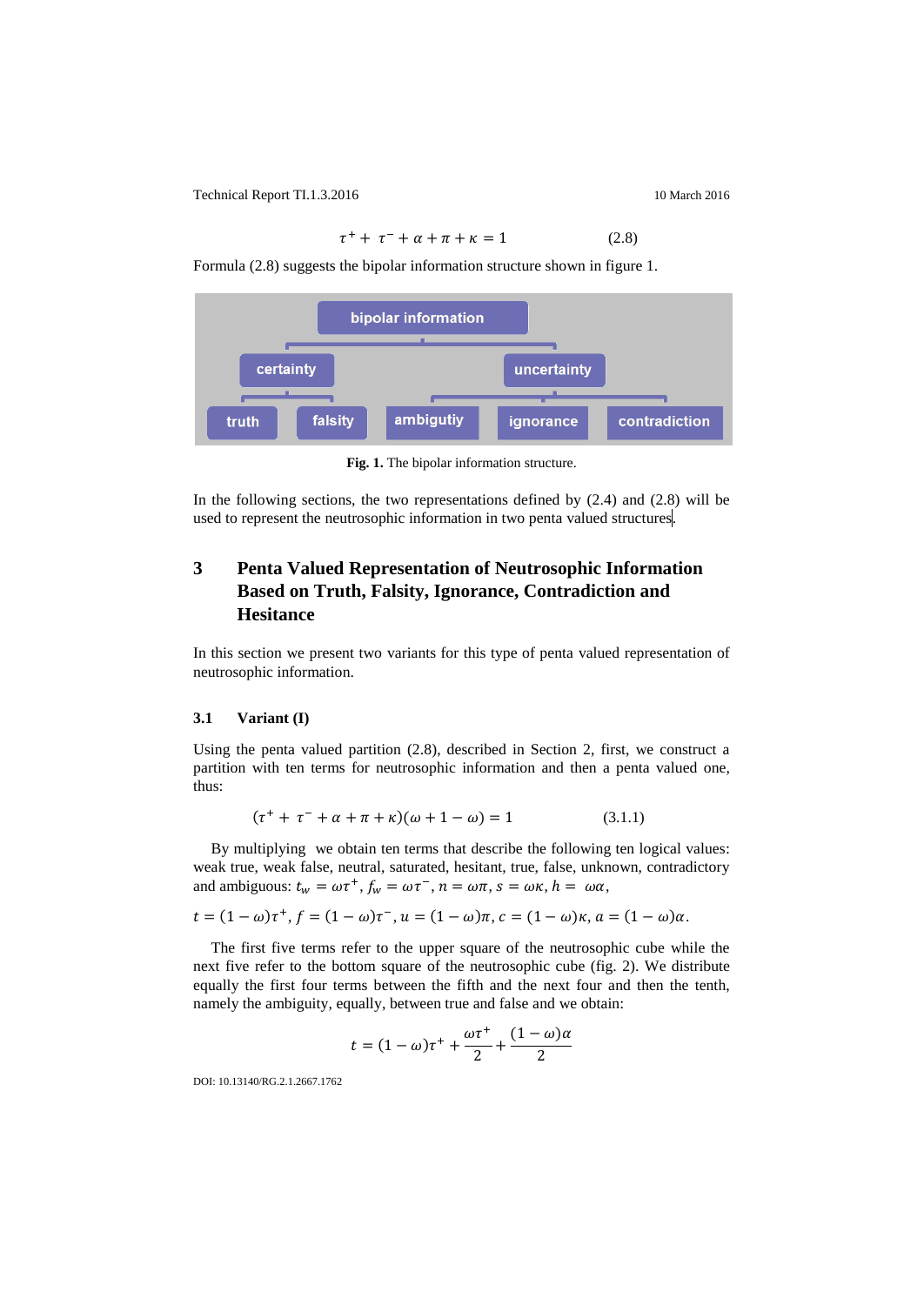

**Fig. 2.** The upper and the bottom square of neutrosophic cube and there logical values.

then, we get the following equivalent form for the five final parameters:

$$
t = \left(1 - \frac{\omega}{2}\right)(\mu - \kappa) - \frac{\omega \alpha}{4} \tag{3.1.2}
$$

$$
f = \left(1 - \frac{\omega}{2}\right)(\nu - \kappa) - \frac{\omega \alpha}{4} \tag{3.1.3}
$$

$$
u = \left(1 - \frac{\omega}{2}\right)\pi\tag{3.1.4}
$$

$$
c = \left(1 - \frac{\omega}{2}\right)\kappa\tag{3.1.5}
$$

$$
h = \frac{(1+\alpha)}{2}\omega\tag{3.1.6}
$$

The five parameters defined by relations (3.1.2-3.1.6) define a partition of unity:

$$
t + f + h + c + u = 1 \tag{3.1.7}
$$

Thus, we obtained a penta valued representation of neutrosophic information based on logical values: true, false, unknown, contradictory and hesitant. Since  $\pi \cdot \kappa = 0$ , it results that  $u \cdot c = 0$  and hence the conclusion that only four of the five terms from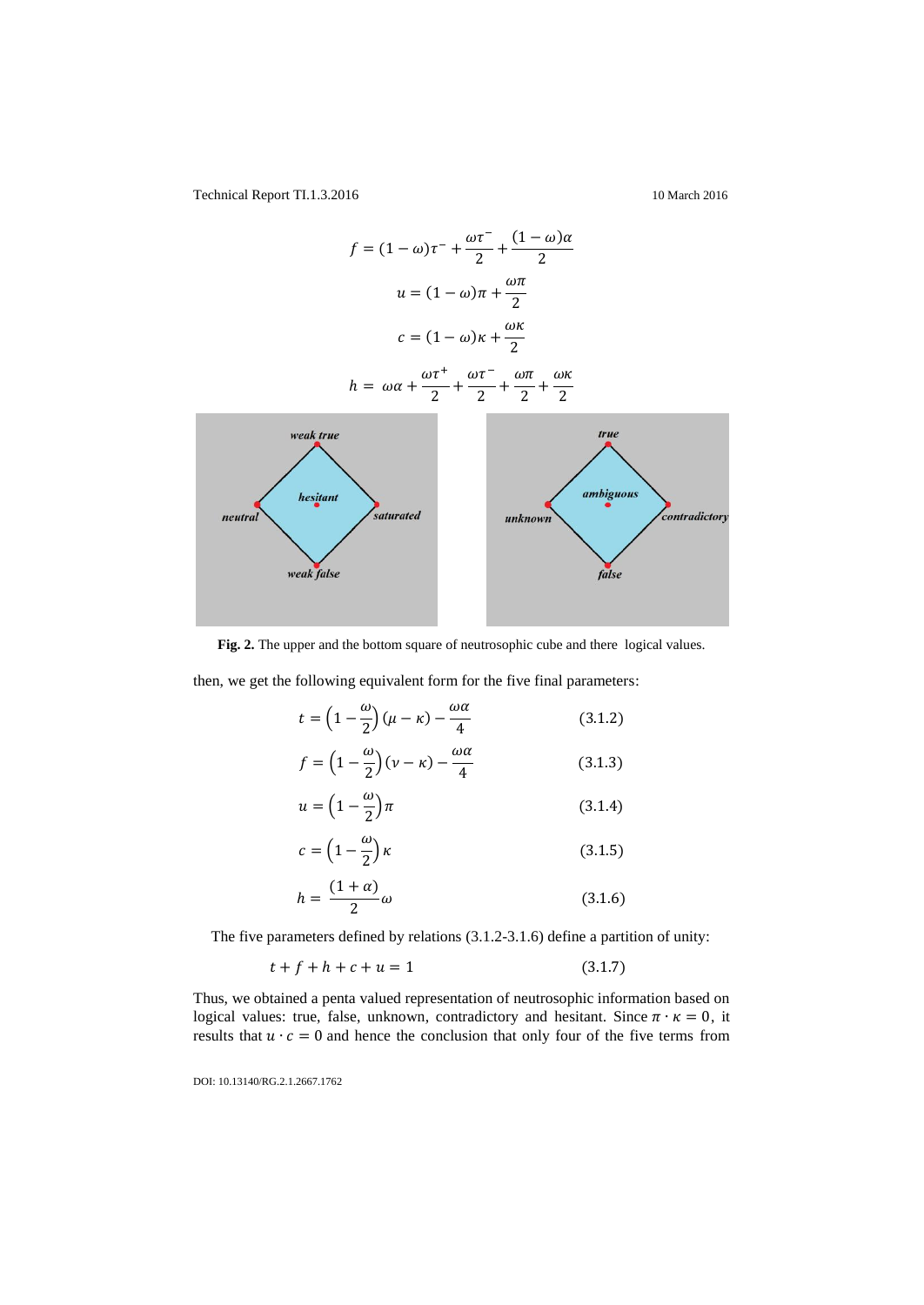the partition can be distinguished from zero. Geometric representation of this construction can be seen in figure 3.



**Fig. 3.** The geometrical representation of the penta-valued space, based on true, false, unknown, contradictory and hesitant.

**The Inverse Transform.** There exist a method to compute the inverse transform from penta-valued representation  $(t, f, h, c, u)$  to the primary representation  $(\mu, \omega, v)$ . This method will not be subject of this paper. It results the following formulas:

$$
\mu = \frac{1}{2} + \frac{t - f + c - u}{2 - \beta + \sqrt{\beta^2 - 2h}}\tag{3.1.8}
$$

$$
\omega = \beta - \sqrt{\beta^2 - 2h} \tag{3.1.9}
$$

$$
\nu = \frac{1}{2} + \frac{f - t + c - u}{2 - \beta + \sqrt{\beta^2 - 2h}}
$$
\n(3.1.10)

where:

$$
\beta = \frac{1}{2} + h + \min(t, f) \tag{3.1.11}
$$

### **3.2 Variant (II)**

Using the tetra-valued partition defined by formula (2.4) we obtain:

$$
\frac{(\mu - \kappa - \frac{\alpha \omega}{2}) + (\nu - \kappa - \frac{\alpha \omega}{2}) + \pi + \kappa + \omega}{1 + \omega - \alpha \omega} = 1
$$
 (3.2.1)

It results a penta valued partition of unity for neutrosophic information. These five terms are related to the following logical values: true, false, unknown, contradictory, hesitant: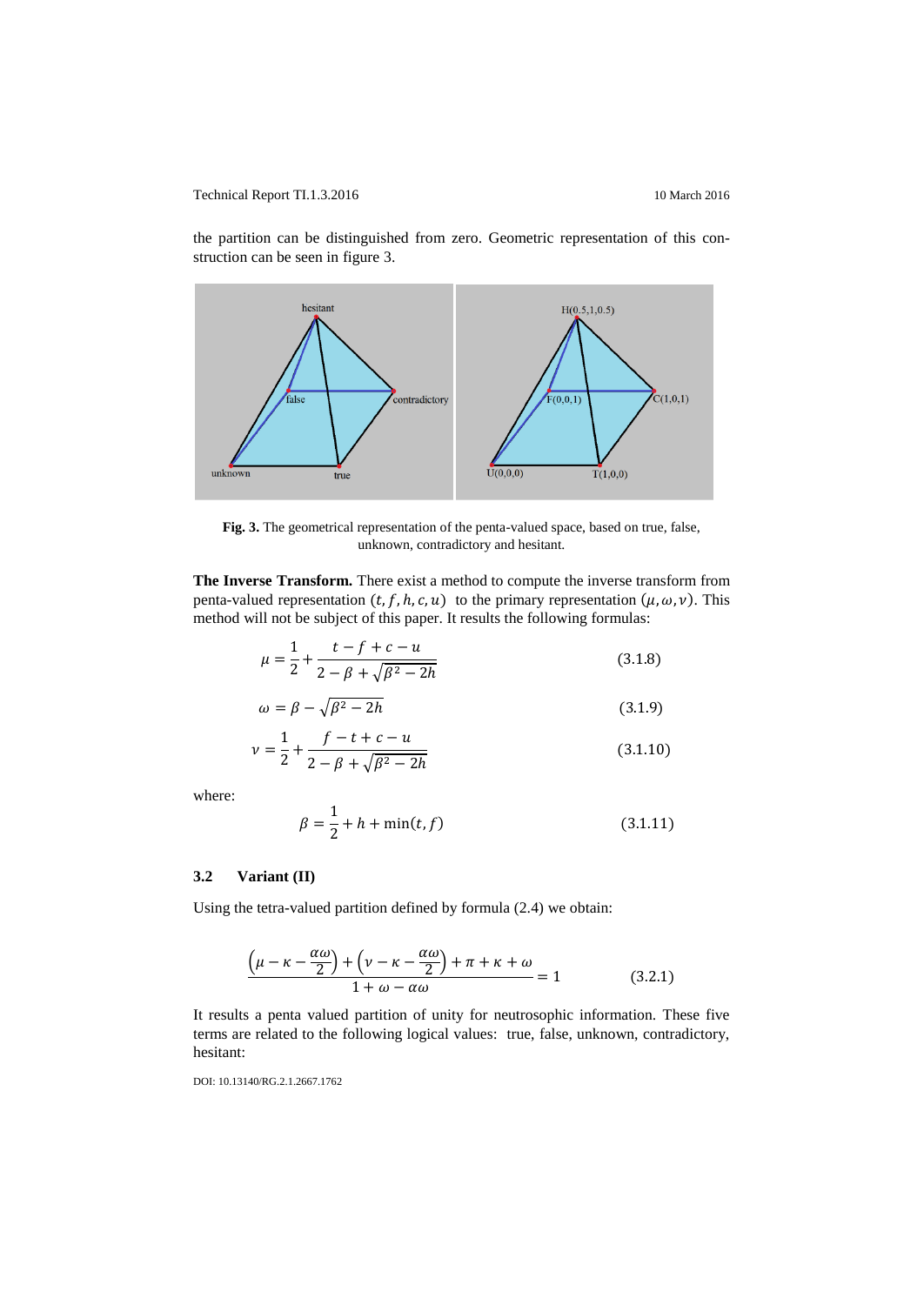$$
t = \frac{\mu - \kappa - \frac{\alpha \omega}{2}}{1 + (1 - \alpha)\omega} \tag{3.2.2}
$$

$$
f = \frac{\nu - \kappa - \frac{\omega \omega}{2}}{1 + (1 - \alpha)\omega} \tag{3.2.3}
$$

 $\alpha$ <sup> $\alpha$ </sup>

$$
u = \frac{\pi}{1 + (1 - \alpha)\omega} \tag{3.2.4}
$$

$$
c = \frac{\kappa}{1 + (1 - \alpha)\omega} \tag{3.2.5}
$$

$$
h = \frac{\omega}{1 + (1 - \alpha)\omega} \tag{3.2.6}
$$

Formula (3.2.1) becomes:

$$
t + f + h + c + u = 1 \tag{3.2.7}
$$

**The Inverse Transform.** The next three formulas represent components of the inverse transform from the penta valued space of representation to the primary one: The values of the parameters  $\mu$ ,  $\omega$ ,  $\nu$  are given by:

$$
\mu = \frac{1}{2} + \frac{t - f + c - u}{1 + \sqrt{1 - 4h(|t - f| + |c - u|)}}\tag{3.2.8}
$$

$$
\omega = \frac{2h}{1 + \sqrt{1 - 4h(|t - f| + |c - u|)}}\tag{3.2.9}
$$

$$
\nu = \frac{1}{2} + \frac{f - t + c - u}{1 + \sqrt{1 - 4h(|t - f| + |c - u|)}}\tag{3.2.10}
$$

# 4 **Penta Valued Logic Based on Truth, Falsity, Ignorance, Contradiction and Hesitance**

This five-valued logic is a new one, but is related to our previous works presented in [\[11\]](https://www.researchgate.net/publication/241328073_A_New_Penta-valued_Logic_Based_Knowledge_Representation?el=1_x_8&enrichId=rgreq-6c18a032-7abb-4f9e-b105-c9e03d5bed40&enrichSource=Y292ZXJQYWdlOzI5NzcxMzc2MTtBUzozNDA1MjQ2OTIxOTczODZAMTQ1ODE5ODgyMTcxMQ==), [12]. In the framework of this logic we will consider the following five logical values: *true t*, *false f*, *unknown*  $\overline{u}$ , *contradictory*  $c$ , and *hesitant*  $\overline{h}$ . We have obtained these five logical values, adding to the four Belnap logical values the fifth: *hesitant*. Tables 1, 2, 3, 4, 5, 6 and 7 show the basic operators in this logic. The main differences between the proposed logic and the Belnap logic are related to the logical values *u* and *c*. We have defined  $c \bigcap u = h$  and  $c \bigcup u = h$  while in the Belnap logic there were defined  $c \bigcap u = f$  and  $c \bigcup u = t$ .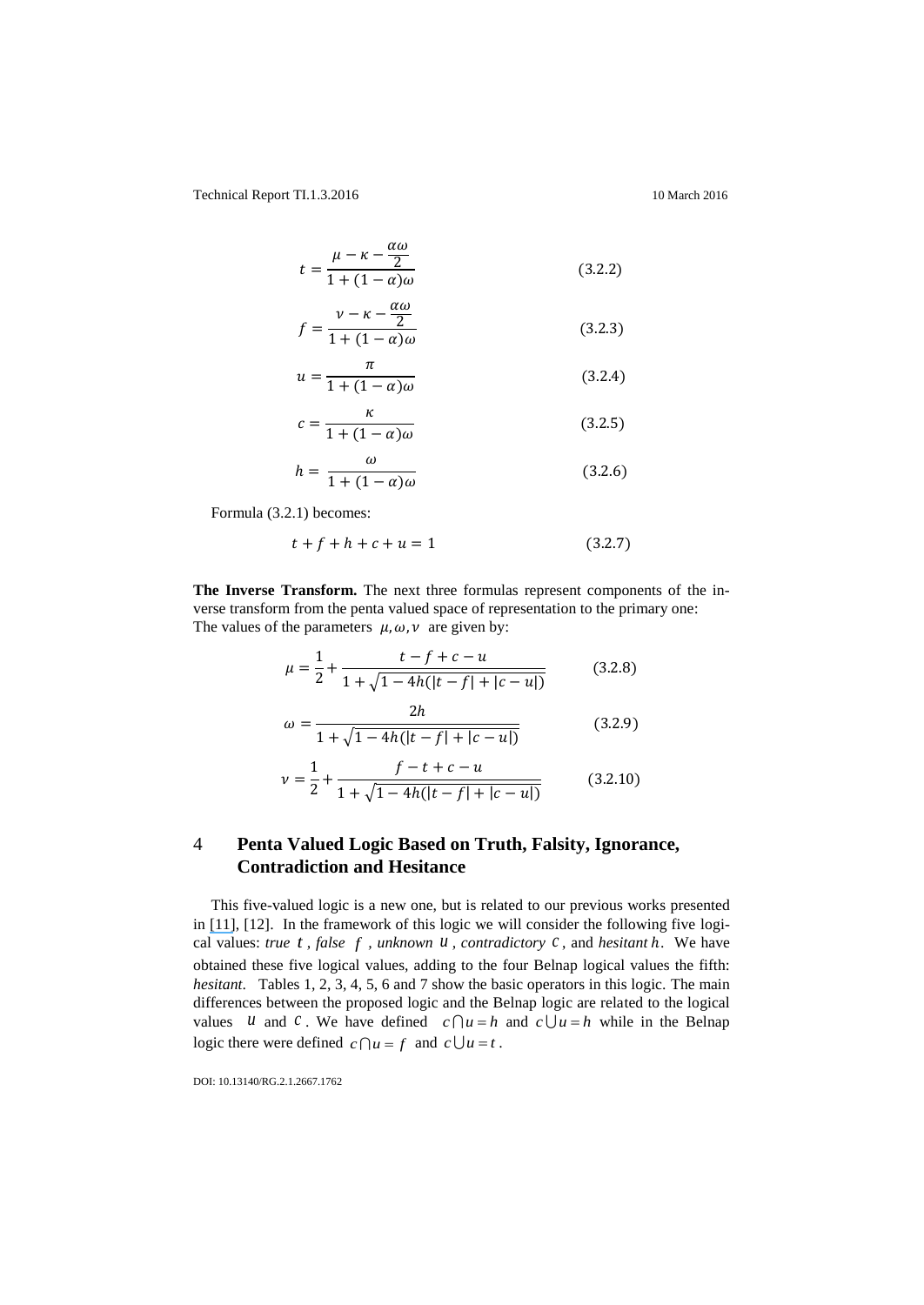#### **Table 1.** The Union

|                  | $\mathcal C$     | h                | $\boldsymbol{u}$ |   |
|------------------|------------------|------------------|------------------|---|
|                  |                  |                  |                  |   |
| $\mathcal C$     | $\mathcal C$     | $\boldsymbol{h}$ | $\boldsymbol{h}$ | с |
| $\boldsymbol{h}$ | $\boldsymbol{h}$ | $\boldsymbol{h}$ | $\boldsymbol{h}$ | n |
| $\boldsymbol{u}$ | h                | $\boldsymbol{h}$ | $\boldsymbol{u}$ | u |
|                  | $\mathcal C$     | h                | u                |   |

#### **Table 2.** The Intersection.

|                  |   | c | h | $\boldsymbol{u}$ |  |
|------------------|---|---|---|------------------|--|
|                  |   | с | h | $\boldsymbol{u}$ |  |
| $\mathcal C$     | c | с | h | h                |  |
| h                | h | h | h | h                |  |
| $\boldsymbol{u}$ | u | h | h | $\boldsymbol{u}$ |  |
|                  |   |   |   |                  |  |

# **Table 3.** The Complement.

| t                |                  |
|------------------|------------------|
| $\mathcal{C}$    | $\mathcal{C}$    |
| $\boldsymbol{h}$ | $\boldsymbol{h}$ |
| $\boldsymbol{u}$ | $\boldsymbol{u}$ |
|                  | T                |

# **Table 4.** The Negation.

| t                |                  |
|------------------|------------------|
| $\mathcal{C}$    | $\boldsymbol{u}$ |
| $\boldsymbol{h}$ | $\boldsymbol{h}$ |
| $\boldsymbol{u}$ | $\mathcal{C}$    |
|                  |                  |

## **Table 5.** The Dual.

|                       | $\approx$        |
|-----------------------|------------------|
|                       |                  |
| $\mathcal{C}_{0}^{2}$ | $\boldsymbol{u}$ |
| $\boldsymbol{h}$      | h                |
| $\boldsymbol{u}$      | $\mathcal{C}$    |
|                       |                  |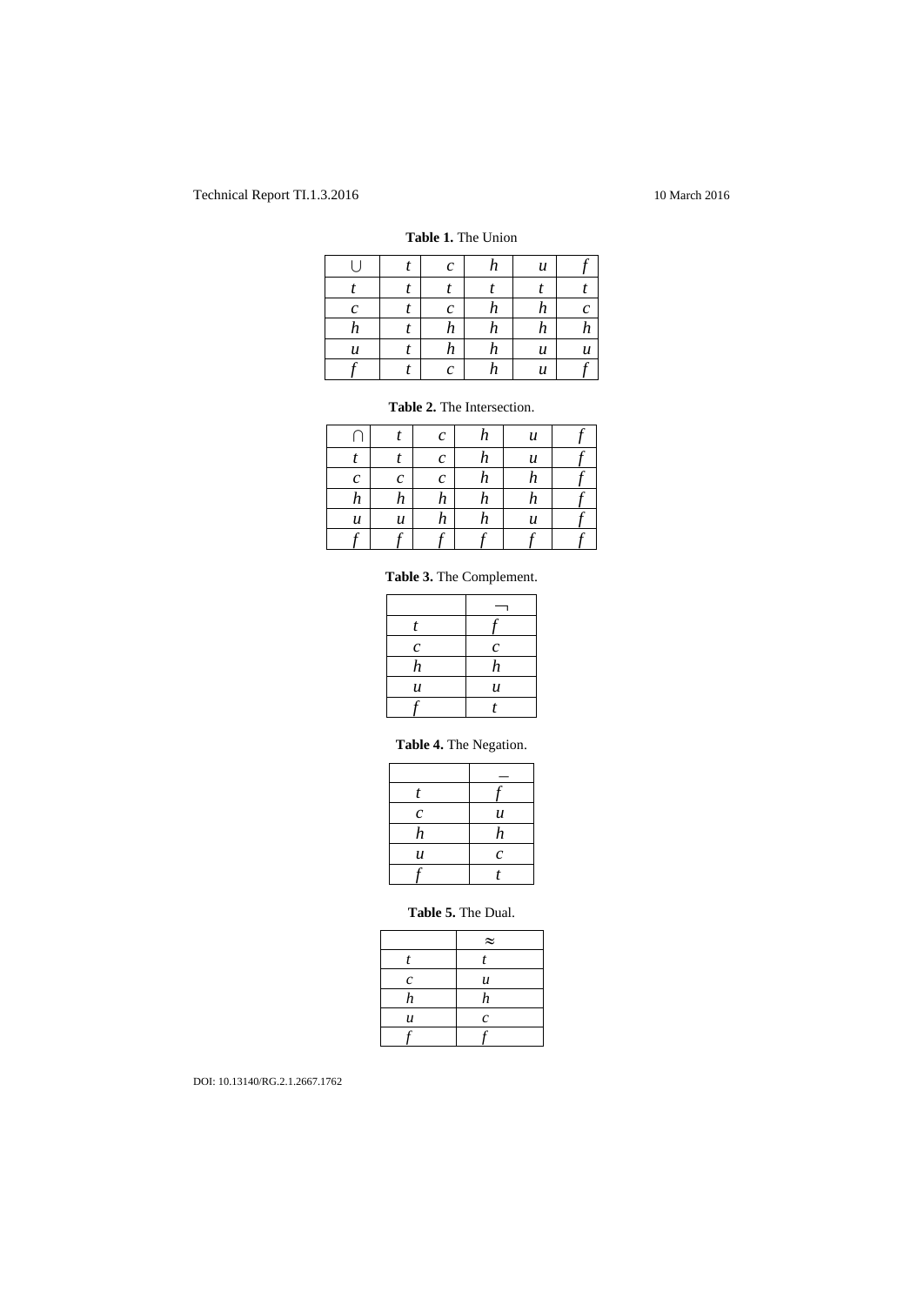The complement, the negation and the dual are interrelated and there exists the following equalities:  $\approx x = -\sqrt{x}$ ,  $\sim x = -\approx x$ ,  $\sim x = -\approx x$ 

| $\boldsymbol{u}$ |
|------------------|
|                  |
|                  |

**Table 6.** The Equivalence

The *equivalence* is calculated by  $x \leftrightarrow y = (\neg x \cup y) \cap (x \cup \neg y)$ 

|                  | $\mathcal C$ | h | $\boldsymbol{u}$ |                  |
|------------------|--------------|---|------------------|------------------|
|                  | $\mathcal C$ | h | $\boldsymbol{u}$ |                  |
| $\mathfrak c$    | $\mathcal C$ | h | h                |                  |
| h                | h            | h | h                | h                |
| $\boldsymbol{u}$ | h            | h | $\boldsymbol{u}$ | $\boldsymbol{u}$ |
|                  |              |   |                  |                  |

**Table 7.** The S-implication

The *S*-implication is calculated by  $x \rightarrow y = -x \cup y$ 

# **5 New Operators Defined on the Penta Valued Structure**

There be  $x = (t, c, h, u, f) \in [0,1]^5$ . For this kind of vectors, one defines the union, the intersection, the complement, the negation and the dual operators. The operators are related to those define in [12].

*The Union***:** For two vectors  $a, b \in [0,1]^5$ , where  $a = (t_a, c_a, h_a, u_a, f_a)$ ,  $b = (t_b, c_b, h_b, u_b, f_b)$ , one defines the union (disjunction)  $d = a \cup b$  by the formula:

 $f_d = f_a \wedge f_b$  $u_d = (u_a + f_a) \wedge (u_b + f_b) - f_a \wedge f_b$  $c_d = (c_a + f_a) \wedge (c_b + f_b) - f_a \wedge f_b$  $t_d = t_a \vee t_b$  $(5.1)$  $h_d = 1 - (t_d + c_d + u_d + f_d)$ 

with

**The Intersection:** For two vectors  $a, b \in [0,1]^5$  one defines the intersection (conjunction)  $c = a \cap b$  by the formula: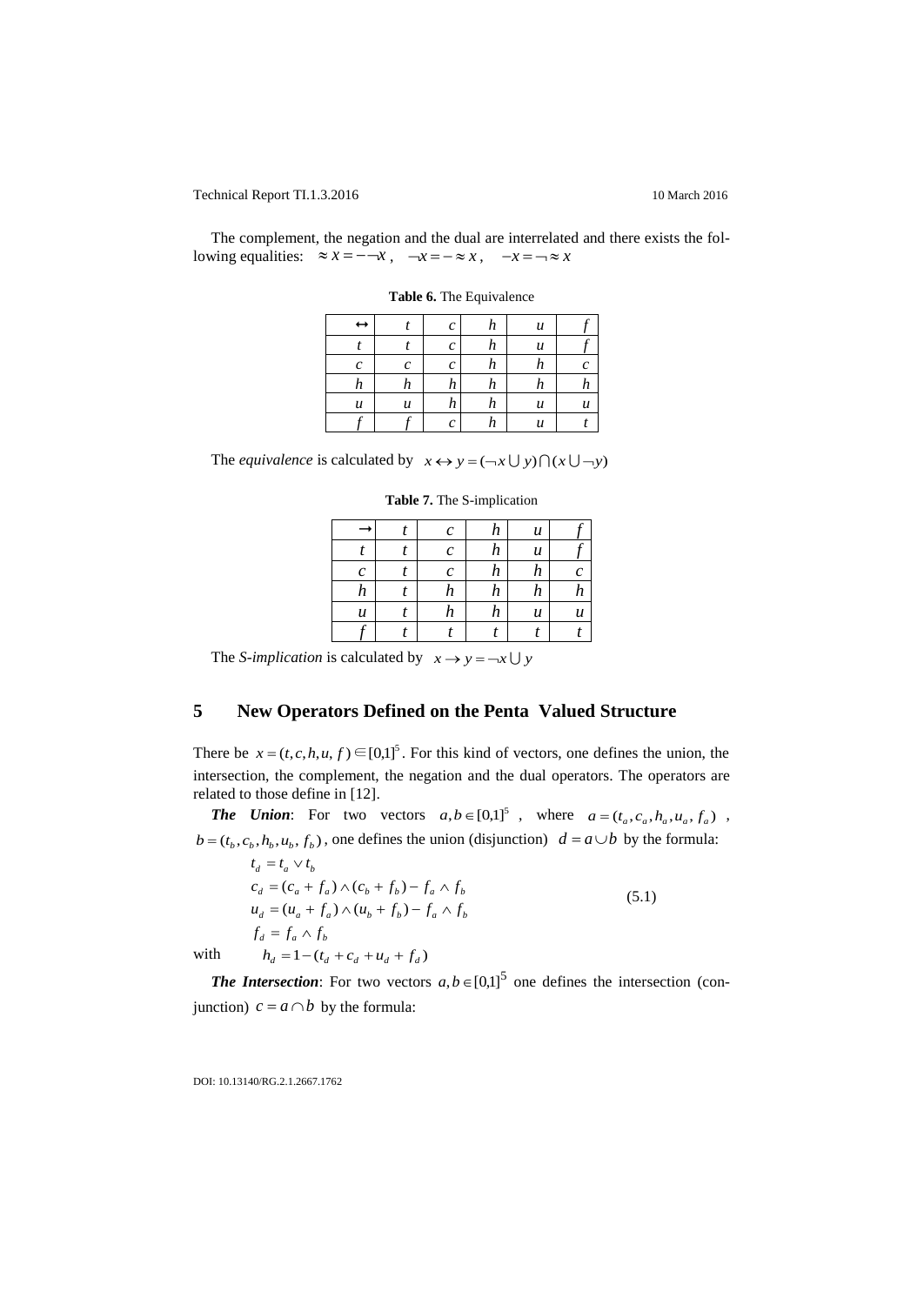Technical Report TI.1.3.2016

$$
t_c = t_a \wedge t_b
$$
  
\n
$$
c_c = (c_a + t_a) \wedge (c_b + t_b) - t_a \wedge t_b
$$
  
\n
$$
u_c = (u_a + t_a) \wedge (u_b + t_b) - t_a \wedge t_b
$$
  
\n
$$
f_c = f_a \vee f_b
$$
\n(5.2)

with  $h_c = 1 - (t_c + c_c + u_c + f_c)$ 

In formulae (5.1) and (5.2), the symbols " $\vee$ " and " $\wedge$ " represent the maximum and the minimum operators, namely:  $\forall x, y \in [0,1], \quad x \lor y = \max(x, y)$  and  $x \wedge y = \min(x, y)$ . The union "  $\cup$  " and intersection "  $\cap$  " operators preserve de properties  $t + c + u + f \le 1$  and  $u \cdot c = 0$ , namely:

$$
t_{a\cup b} + c_{a\cup b} + u_{a\cup b} + f_{a\cup b} \le 1
$$
  

$$
c_{a\cup b} \cdot u_{a\cup b} = 0
$$
  

$$
t_{a\cap b} + c_{a\cap b} + u_{a\cap b} + f_{a\cap b} \le 1
$$
  

$$
c_{a\cap b} \cdot u_{a\cap b} = 0
$$

*The Complement*: For  $x = (t, c, h, u, f) \in [0,1]^5$  one defines the complement  $x^c$  by formula:

$$
x^c = (f, c, h, u, t) \tag{5.3}
$$

*The Negation*: For  $x = (t, c, h, u, f) \in [0,1]^5$  one defines the negation  $x^n$  by formula:

$$
x^n = (f, u, h, c, t) \tag{5.4}
$$

*The Dual*: For  $x = (t, c, h, u, f) \in [0,1]^5$  one defines the dual  $x^d$  by formula:

$$
x^d = (t, u, h, c, f) \tag{5.5}
$$

In the set  ${0,1}^5$  there are five vectors having the form  $x = (t, c, h, u, f)$ , which verify the condition  $t + f + c + h + u = 1$ :  $T = (1,0,0,0,0)$  (*True*),  $F = (0,0,0,0,1)$ (*False*), *C* (0,1,0,0,0) (*Contradictory*),  $U = (0,0,0,1,0)$  (*Unknown*) and  $H = (0,0,1,0,0)$  (*Hesitant*). Using the operators defined by  $(5.1)$ ,  $(5.2)$ ,  $(5.3)$ ,  $(5.4)$  and (5.5), the same truth table results as seen in Tables 1, 2, 3, 4, 5, 6 and 7. Using the complement, the negation and the dual operators defined in the penta valued space and returning in the primary three-valued space, we find the following equivalent unary operators:

$$
(\mu, \omega, \nu)^c = (\nu, \omega, \mu) \tag{5.6}
$$

$$
(\mu, \omega, \nu)^n = (1 - \mu, \omega, 1 - \nu) \tag{5.7}
$$

$$
(\mu, \omega, \nu)^d = (1 - \nu, \omega, 1 - \mu)
$$
 (5.8)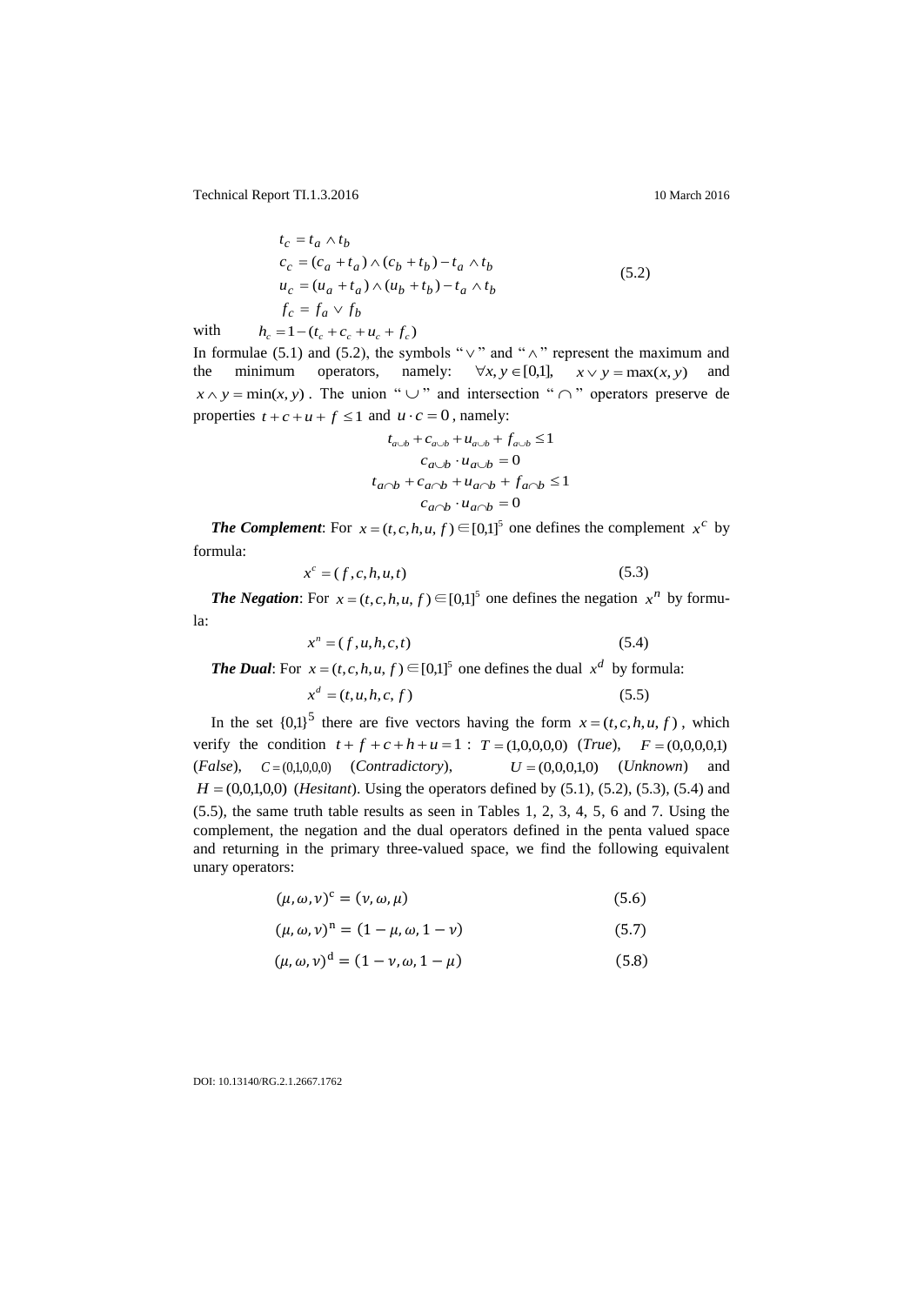# **6 Hexa Valued Representation of Neutrosophic Information**

In this section we will extend the two penta valued representations presented in section 3 to hexa valued representations. We will obtain two variants.

#### **6.1 Variant (I)**

From the penta valued structure presented in the section 3.1 we will extract the ambiguity from index of truth and index of falsity and on this way we obtain the following formulae for index of truth, index of falsity and index of ambiguity:

$$
t = \left(1 - \frac{\omega}{2}\right)\tau^+\tag{6.1.1}
$$

$$
f = \left(1 - \frac{\omega}{2}\right)\tau^{-}
$$
 (6.1.2)

$$
a = (1 - \omega)\alpha \tag{6.1.3}
$$

The formulae for index of ignorance, contradiction and hesitance remained unchanged, namely:

$$
u = \left(1 - \frac{\omega}{2}\right)\pi\tag{6.1.4}
$$

$$
c = \left(1 - \frac{\omega}{2}\right)\kappa\tag{6.1.5}
$$

$$
h = \frac{(1+\alpha)}{2}\omega\tag{6.1.6}
$$

The six parameters defined by relations (6.1.1-6.1.6) define a partition of unity:

$$
t + f + a + h + c + u = 1 \tag{6.1.7}
$$

Thus, we obtained a hexa valued representation of neutrosophic information based on logical values: true, false, ambiguous, unknown, contradictory and hesitant. Since  $\tau^+ \cdot \tau^- = 0$  and  $\pi \cdot \kappa = 0$ , it results that  $t \cdot f = 0$  and  $u \cdot c = 0$  and hence the conclusion that only four of the six terms from the partition can be distinguished from zero. This hexa valued representation suggests the neutrosophic information structure that can be seen in figure 4.



Fig. 4. The neutrosophic information structure.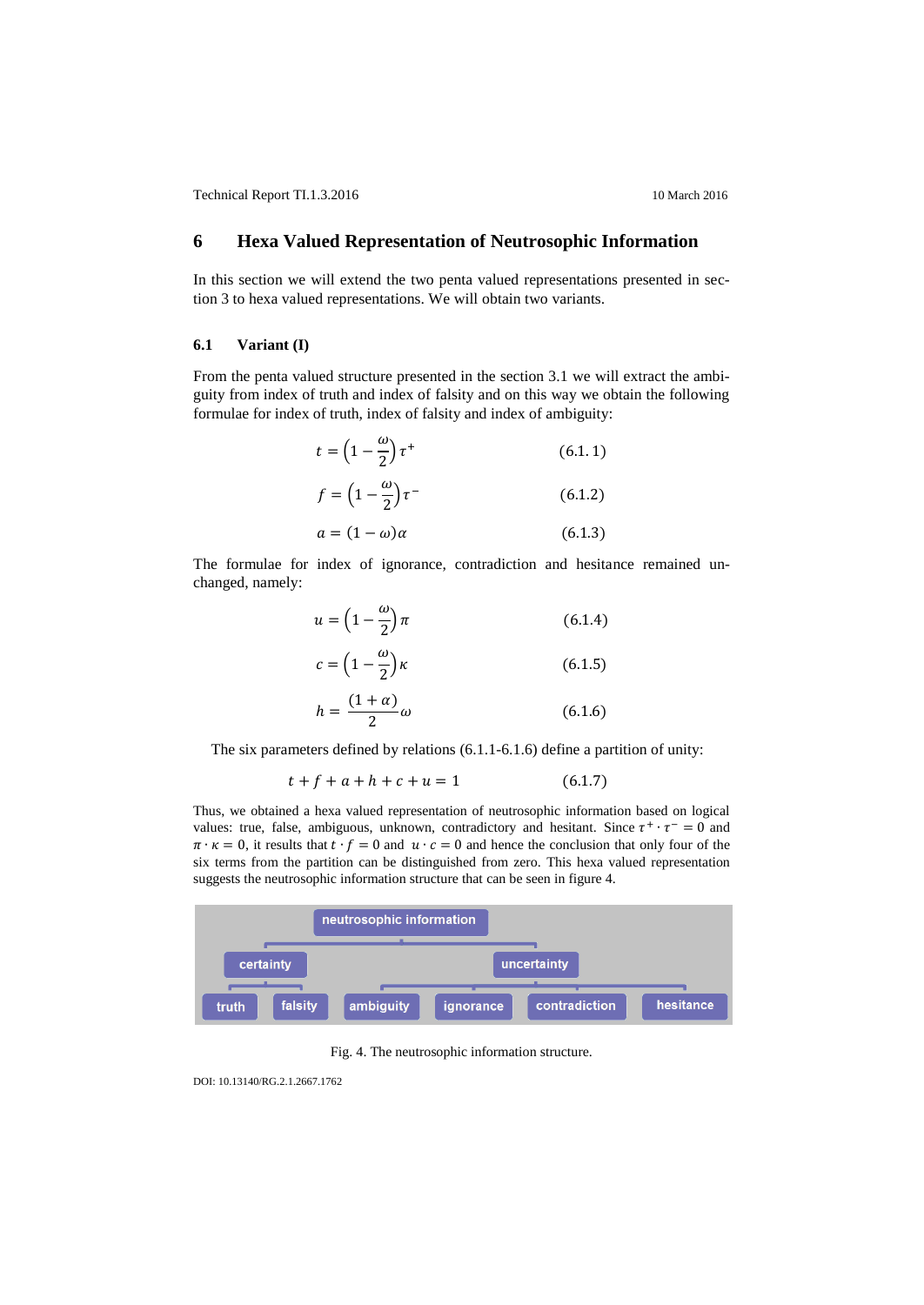#### **6.2 Variant (II)**

From the penta valued structure presented in the section 3.1 we will extract the ambiguity from index of truth and index of falsity and on this way we obtain the following formulae for index of truth, index of falsity and index of ambiguity:

$$
t = \frac{\tau^+}{1 + (1 - \alpha)\omega} \tag{6.2.1}
$$

$$
f = \frac{\tau^{-}}{1 + (1 - \alpha)\omega} \tag{6.2.2}
$$

$$
a = \frac{(1 - \omega)\alpha}{1 + (1 - \alpha)\omega} \tag{6.2.3}
$$

The formulae for index of ignorance, contradiction and hesitance remained unchanged, namely:

$$
u = \frac{\pi}{1 + (1 - \alpha)\omega} \tag{6.2.4}
$$

$$
c = \frac{\kappa}{1 + (1 - \alpha)\omega} \tag{6.2.5}
$$

$$
h = \frac{\omega}{1 + (1 - \alpha)\omega} \tag{6.2.6}
$$

The six parameters defined by relations (6.1.1-6.1.6) define a partition of unity:

$$
t + f + a + h + c + u = 1 \tag{6.2.7}
$$

Also,  $t \cdot f = 0$  and  $u \cdot c = 0$  and hence the conclusion that only four of the six terms from the partition can be distinguished from zero.

# **7 Conclusion**

In this paper it was presented two new penta valued structures for neutrosophic information. These structures are based on Belnap logical values, namely true, false, unknown, and contradictory plus a fifth, hesitant. It defines the direct conversion from ternary space to the penta valued one and also the inverse transform from pentavalued space to the primary one. There were defined the logical operators for the penta valued structures: union, intersection, complement, dual and negation. Also the two penta valued representations was extended to hexa value representations adding the sixth logical value, namely ambiguous.